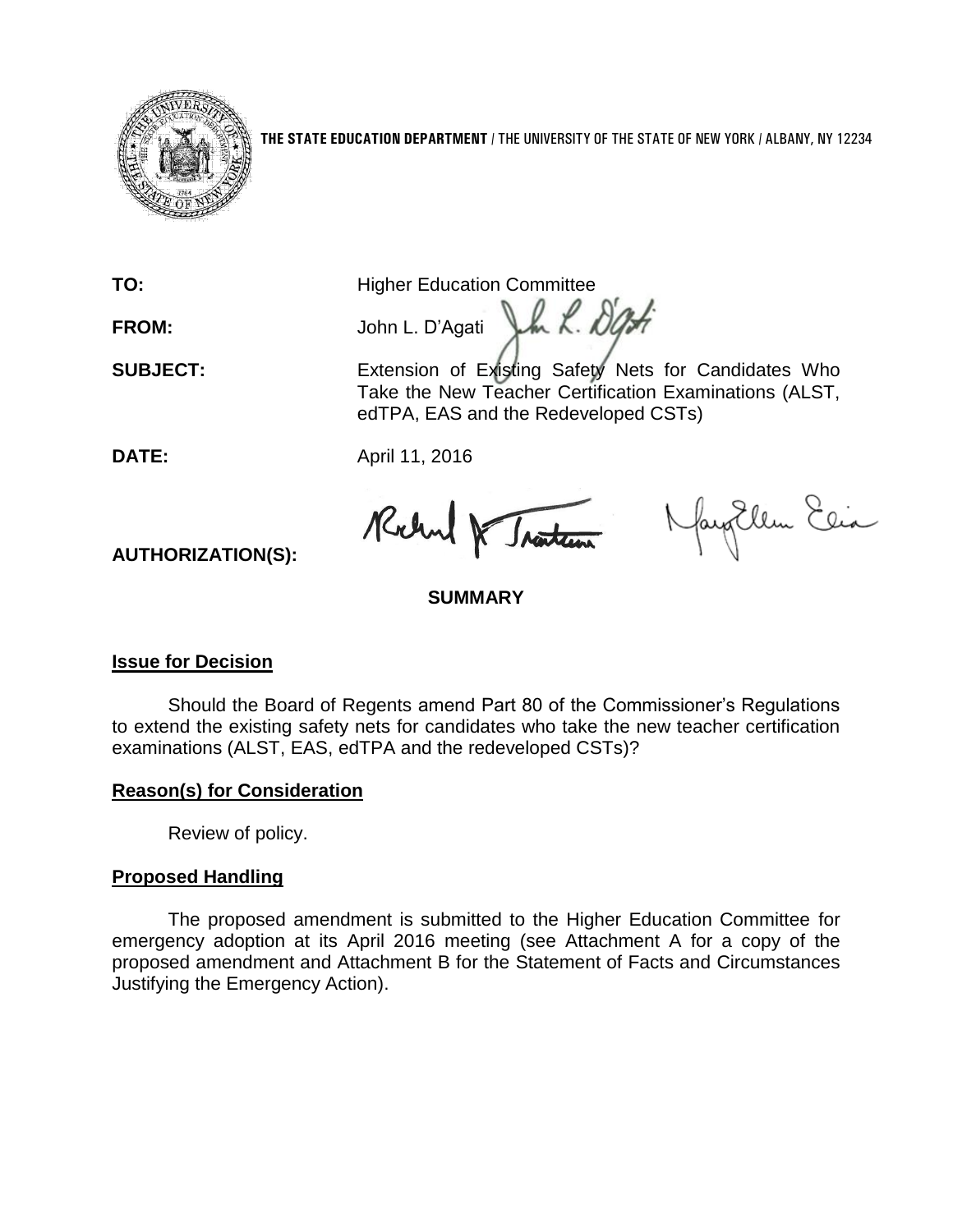#### **Procedural History**

A Notice of Proposed Rule Making and Emergency Action will be published in the State Register on May 4, 2016. Supporting materials for the proposed amendment are available upon request from the Secretary to the Board of Regents.

#### **Background**

At the November and December 2009 Board of Regents meetings, the Board approved a number of initiatives for the purpose of transforming teaching and learning in New York State. One of those initiatives was to strengthen the certification examinations for teachers and school leaders. In May 2010, the Board reaffirmed this direction for the new teacher certification examinations, which included the development of the Academic Literacy Skills Test (ALST), Educating All Students examination (EAS), redevelopment of the Content Specialty Tests (CSTs) and the implementation of a teacher performance assessment (edTPA).

In April 2012, Governor Cuomo established an Education Reform Commission that was charged with reviewing a broad range of education policy issues. The Commission made several recommendations, one of which was the creation of a "bar" like exam, indicating the importance of ensuring that only qualified individuals are given the state's approval to educate our children.

In an effort to implement this requirement, new and revised certification exams were developed. The development of each certification examination follows a design and development process that is consistent with the standards of (i) the American Psychological Association; (ii) the National Council on Measurement in Education; and (iii) the American Educational Research Association. Separately, each certification examination has also gone through the process of content validation, job analysis and construct validity. The new examinations were specifically developed to be more rigorous and raise the entry bar to the teaching profession. In addition, each examination was developed to assess specific areas of knowledge, skills and abilities that teachers need to be effective in the classroom. Studies have repeatedly shown that students taught by better prepared teachers achieve better results.

#### **Description of the New and Revised Examinations**

The edTPA, a performance examination, is a multiple-measure examination system comprised of three tasks: (i) planning instruction and examination; (ii) instructing and engaging students in learning; and (iii) assessing student learning.

The ALST measures skills and competencies in reading and writing aligned to college and career readiness standards, including: (i) analyzing text structure; (ii) writing to sources; and (iii) using valid reasoning and relevant evidence to support claims.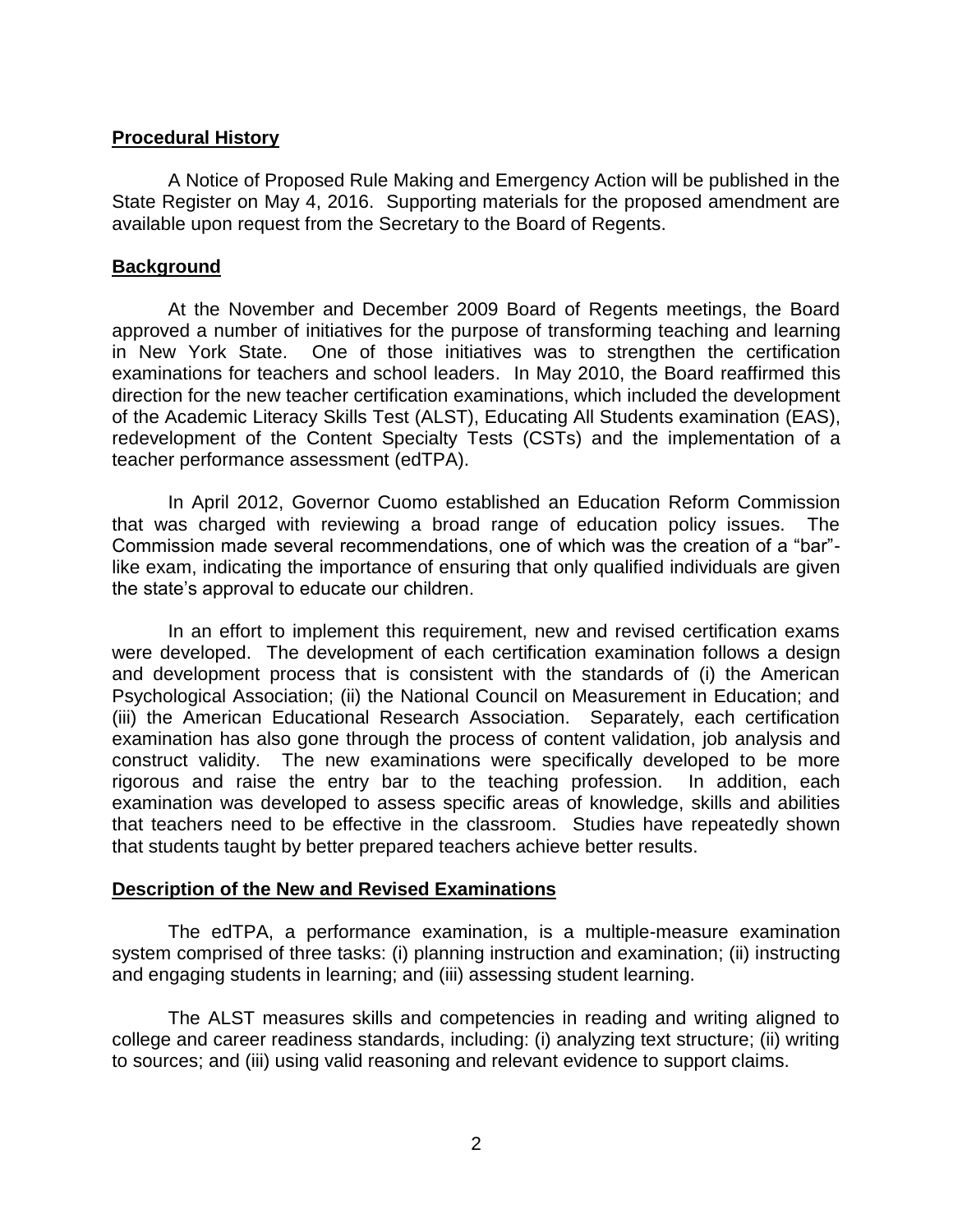The EAS measures skills and competencies that address: (i) diverse student populations; (ii) English language learners; (iii) students with disabilities and other special learning needs; (iv) teacher responsibilities; and (v) school-home relationships.

The CSTs measure content knowledge in a particular subject area, and are aligned with the New York State learning standards.

Throughout the development of the new and revised certification examinations, the Department worked closely with the field. Over 2,000 New York State educators and New York State teacher preparation program faculty have directly participated in various stages of the development process, including the establishment of the examination frameworks, validation and review of the frameworks, development and review of examination items, content review and bias review panels, and the establishment of performance standards for the examinations. As part of this process, the new and redeveloped assessments have been extensively field tested by over 10,000 New York State teacher candidates.

### **Supports, Accommodations and Professional Development for the New Examinations**

The Department also established support systems for the field to ensure each college and university has the information necessary to adequately prepare its teacher candidates for success on the new and revised certification examinations.

In April 2012, the Office of Higher Education entered into agreements with SUNY, CUNY and the Commission on Independent Colleges and Universities (cIcu) to provide \$10 million of Race to the Top funded professional development to further enhance collaboration between schools of education and the Department in the examination development process.

In February 2012, the Board of Regents also approved a shift in the implementation date of the new and revised certification examinations, from May 1, 2013 to May 1, 2014, to provide the field an additional year to prepare their teacher certification candidates for success on these new examinations.

In November 2013, the Department added an additional \$1.5 million for the three higher education sectors to continue to support a range of professional development activities.

With the resources provided by the Race to the Top grant, the field participated in an extensive series of workshops and meetings to adopt the curriculum and instruction to prepare students for these new and revised examinations. In February 2015, the Department provided the Board of Regents with an overview of the work. In summary, over 20,000 university faculty and deans, certification officers, P-12 representatives and BOCES representatives participated in these meetings, as outlined below.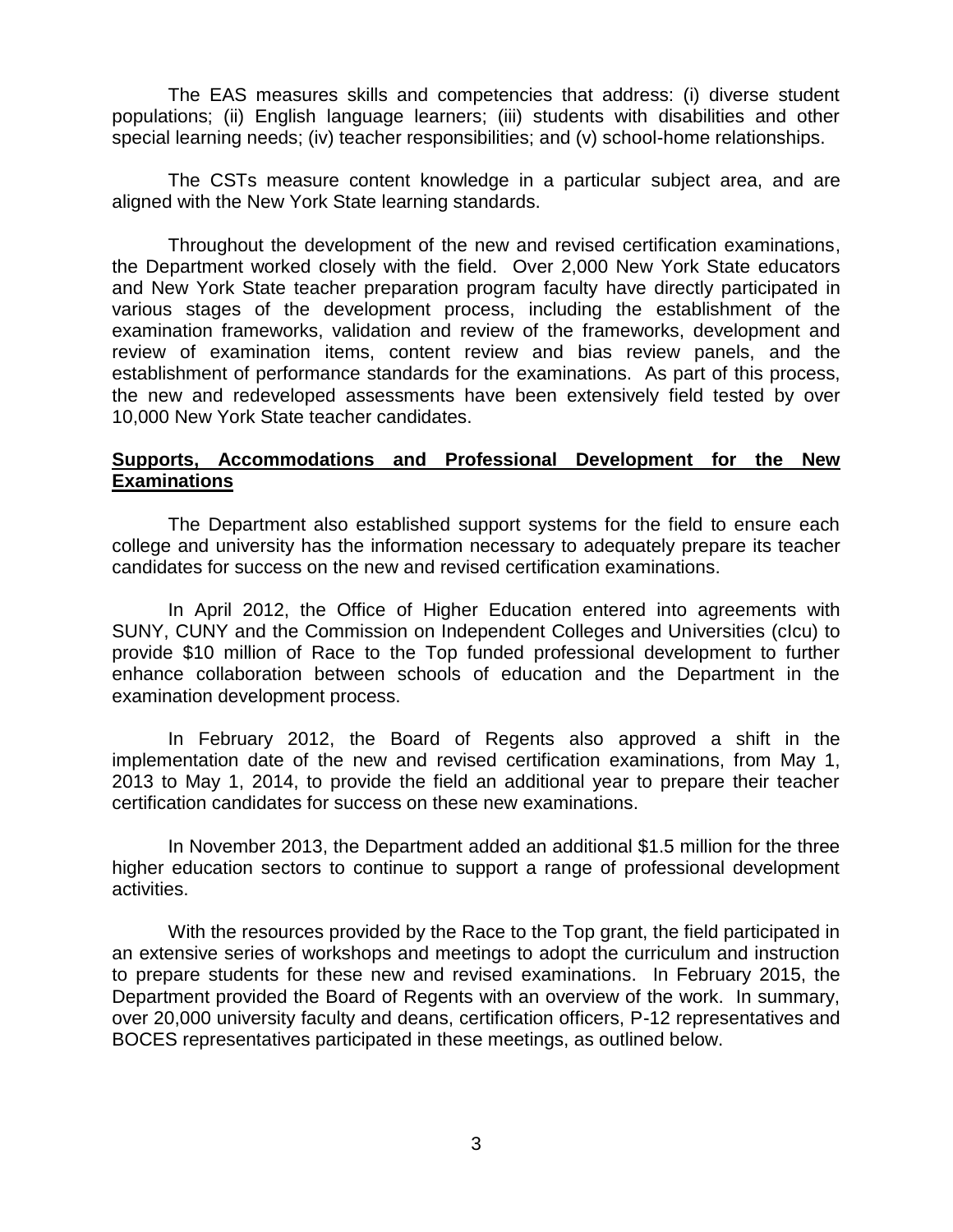|              | <b>Total Meetings</b> | <b>Total Participants</b> |
|--------------|-----------------------|---------------------------|
| <b>SUNY</b>  | 2.149                 | 8,765                     |
| <b>CUNY</b>  | 1.884                 | 6.115                     |
| clcu         | 2,862                 | 5,759                     |
| <b>TOTAL</b> | 6,895                 | 20,693                    |

However, many programs continued to share concerns that they have not had enough time to make changes to their programs and curricula. Therefore, the Board requested that the Department propose safety net options for the ALST, EAS and the CSTs. In response to the Board's request, the Department proposed multiple options for safety nets applicable to each of the following certification examinations: ALST, EAS and the CSTs and an extension of the edTPA safety net to exist conterminously with any other safety nets covering the remainder of the teacher certification examinations. At the April meeting, the Board instructed the Department to present an emergency amendment to the Commissioner's Regulations at its May 2015 meeting necessary to create and implement the following safety nets:

#### **Academic Literacy Test ("ALST"):**

Currently, the safety net for the ALST allows a candidate who takes and fails the ALST on or before June 30, 2016 to submit an attestation on or before June 30, 2016, on a form prescribed by the commissioner and signed by a dean or chief academic officer of a higher education institution or the substantial equivalent, attesting that the candidate has demonstrated comparable skills to what is required by the ALST through course completion and the candidate received a cumulative grade of a 3.0 or higher, or the substantial equivalent, in such coursework. The proposed amendment extends this safety net to June 30, 2017.

## **Educating All Students Test ("EAS"):**

The current safety net for the EAS revises the passing standard to establish a "safety net cut score" which would be operative through June 30, 2016. The proposed amendment extends the "safety net cut score" for the EAS to June 30, 2017.

#### **Redeveloped Content Specialty Tests ("CSTs")**

The CSTs measure content knowledge in a particular subject area, and are aligned with the New York State learning standards. Currently, there are 41 CSTs, of which 20 have been redeveloped. Currently, the safety net for the CSTs allows candidates who have taken and failed a redeveloped CST to take and pass the predecessor of the redeveloped CST currently required through June 30, 2016. The proposed amendment extends this safety net until June 30, 2017.

#### **Extension of the Existing edTPA Safety Net**

At its April 2014 meeting, the Board of Regents created a safety net allowing candidates who take and fail the edTPA to either (i) take and pass the ATS-W; or (ii) submit evidence of having achieved a satisfactory passing score on the ATS-W on or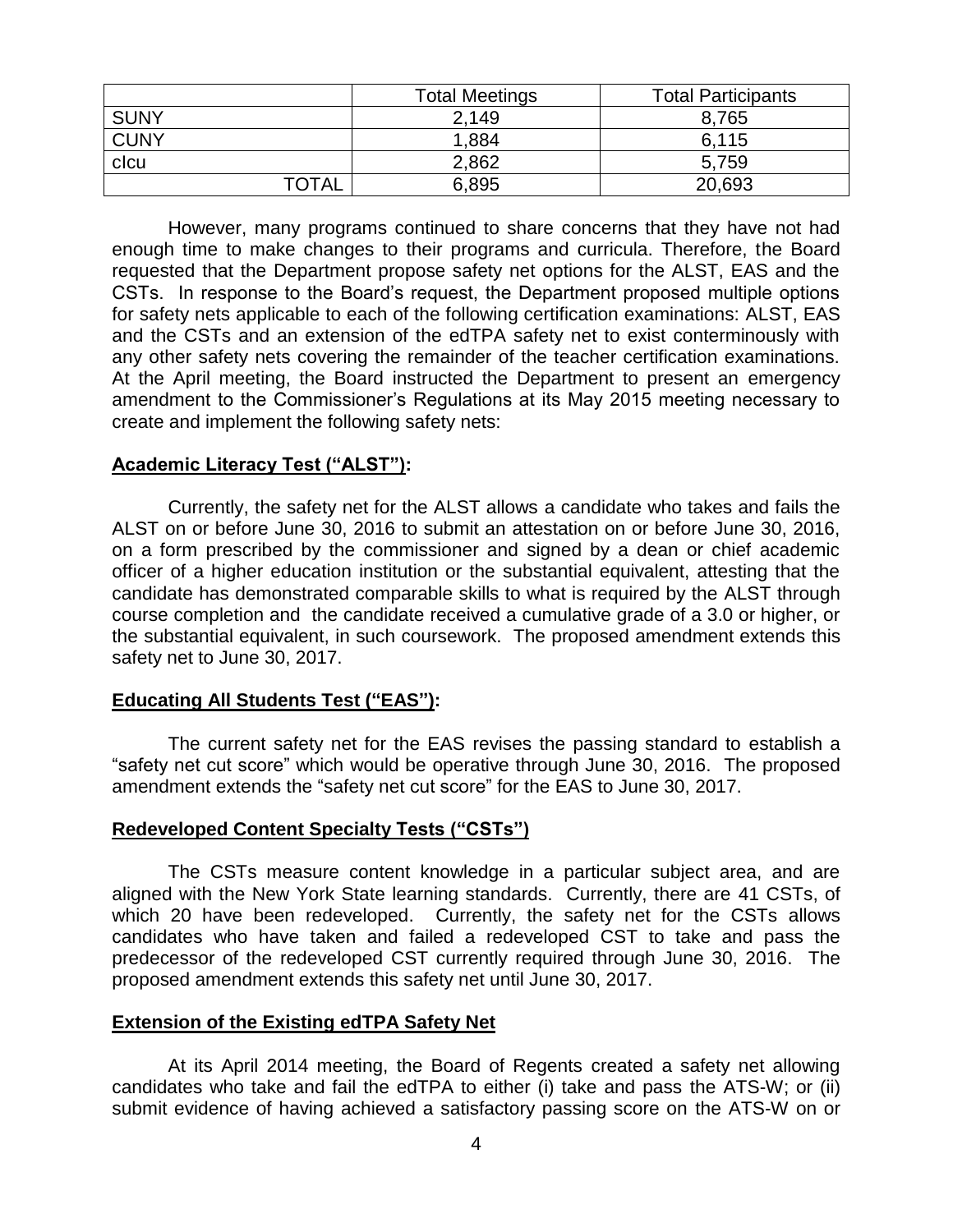before April 30, 2014, in lieu of retaking and achieving a passing score on edTPA through June 30, 2015. As initially implemented, the safety net required that candidates complete all other requirements for certification on or before June 30, 2015 to take advantage of the edTPA safety net.

At its January 2015 Board of Regents meeting, the Board proposed an amendment to the safety net regulation to allow candidates an additional year, until June 30, 2016, to complete all other certification requirements so long as they (i) took and failed the edTPA and (ii) either took and passed the ATS-W; or submitted evidence of having achieved a satisfactory passing score on the ATS-W on or before April 30, 2014. At its April 2015 meeting, the Board of Regents extended the safety net for the edTPA until June 30, 2016 to be coterminous with the other safety nets. The proposed amendment extends the safety net for the edTPA for an additional year until June 30, 2017.

#### **Professional Development and Corrective Action Plans**

Section 52.21(b)(2)(iv)(b)(1) of the Commissioner's Regulations requires the Department to conduct a registration review of a program in the event that fewer than 80% of students, who have completed the program and have also completed one or more of the required certification examinations, pass each such examination that they have completed. At the April 2014 meeting, the Board approved waiving the 80% passage requirement for corrective action for students who take the edTPA during the 2013-2014 and 2014-2015 academic years, and instead requires programs where fewer than 80% of students pass the edTPA to submit a professional development plan to the Department that describes how the program will work to improve student outcomes.

The Department recommends extending this safety net policy to all teacher certification examinations for the 2015-2016 academic year by requiring a professional development plan to be submitted to the Department in the event that fewer than 80 percent of students who have satisfactorily completed the institution's program pass one or more of the required certification examinations, and requiring a corrective action plan be submitted to the Department in the event that fewer than 70% of such students pass these required examinations.

## **Recommendation**

It is recommended that the Board of Regents take the following action:

VOTED: That Part 80 of the Regulations of the Commissioner of Education be amended, as submitted, effective April 19, 2016, as an emergency action upon a finding by the Board of Regents that such action is necessary for the preservation of the general welfare in order to ensure that teacher candidates who will be applying for certification prior to June 30, 2017, have timely and sufficient notice of the safety net options available to them so that they may receive an initial certificate.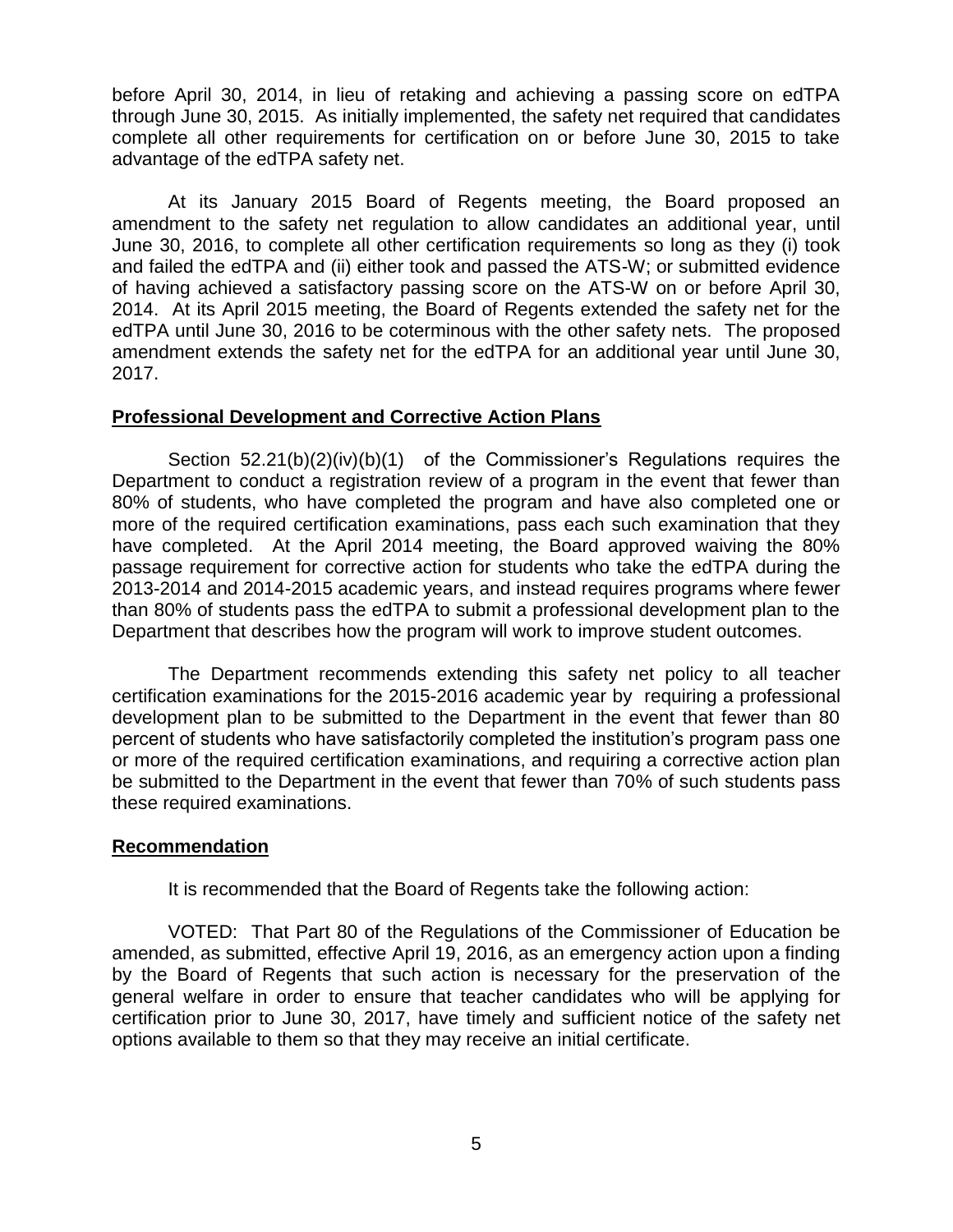## **Timetable for Implementation**

If the Board of Regents adopts the attached emergency regulations at its April 2016 meeting, the emergency rule will become effective April 19, 2016. It is anticipated that the proposed amendment will be adopted by the Board of Regents as a permanent rule at their July 2016 meeting. If adopted at the July 2016 meeting, the proposed amendment will become effective as a permanent rule on July 27, 2016.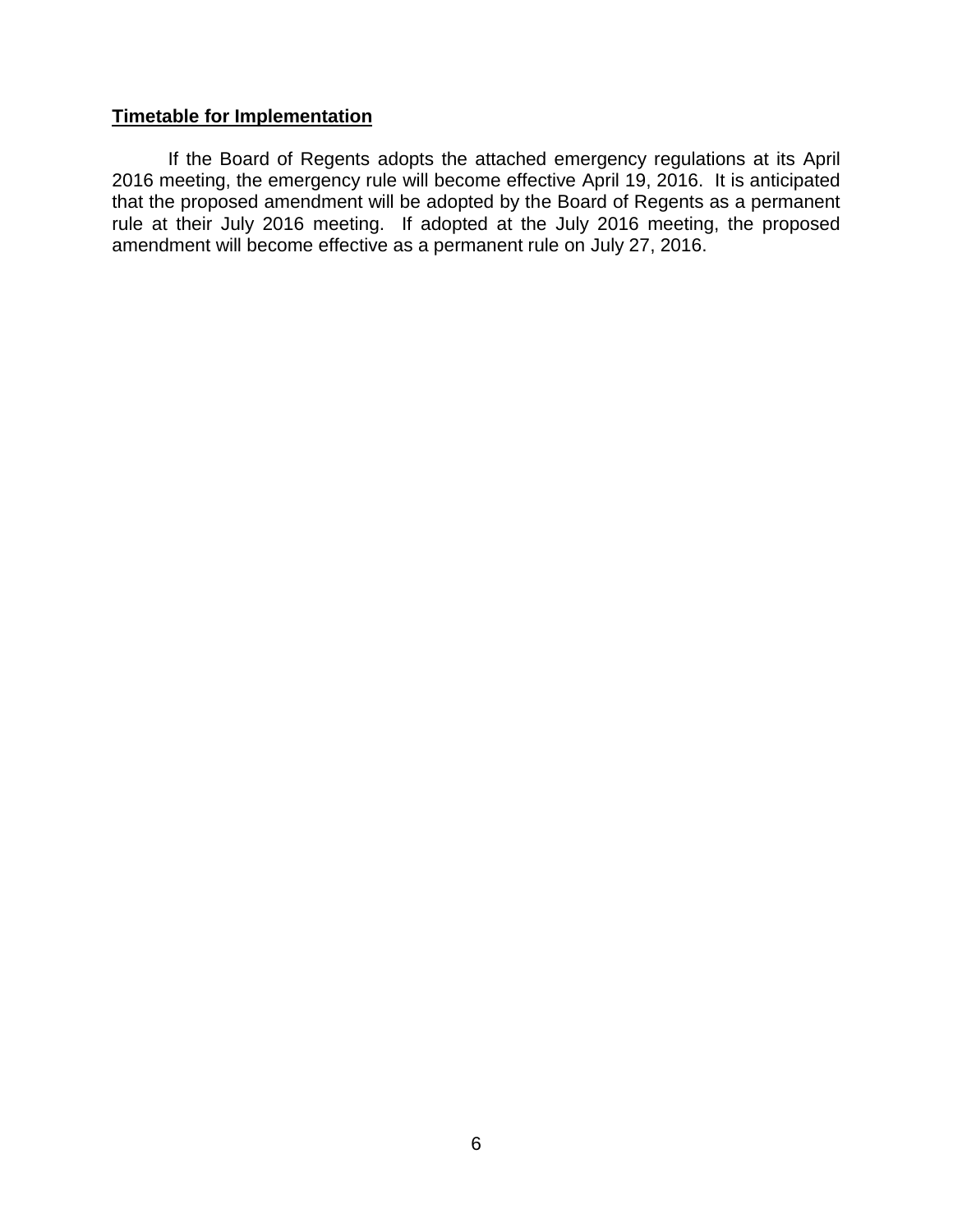#### **Attachment A**

#### AMENDMENT TO THE REGULATIONS OF THE COMMISSIONER OF EDUCATION

Pursuant to sections 207, 215, 3001, 3003 and 3009 of the Education Law.

1. Subdivision (c) of section 80-1.5 of the Regulations of the Commissioner of Education shall be amended, effective April 19, 2016, to read as follows:

(c) Notwithstanding any applicable provisions of Subparts 80-1, 80-3, 80-4 and 80-5 of this Part or any other provision of rule or regulation to the contrary, a candidate who applies for and meets all the requirements for a certificate on or before [June 30, [2017] June 30, 2018, except that such candidate does not achieve a satisfactory level of performance on one or more of the new certification examinations (the academic literacy skills test and/or the teacher performance assessment) or the revised content specialty examination(s), as prescribed by the Commissioner, that is/are required for the certificate title sought, and such examination(s) was/were taken and failed on or after September 1, 2013 through [June 30, 2016] June 30, 2017, may instead use one or more of the following safety net options, in lieu of retaking one or more of such new and/or revised certification examinations:

(1) Teacher performance assessment. A candidate who takes and fails to achieve a satisfactory level of performance on the teacher performance assessment (after completing and submitting for scoring the teacher performance assessment), may, in lieu of retaking the teacher performance assessment: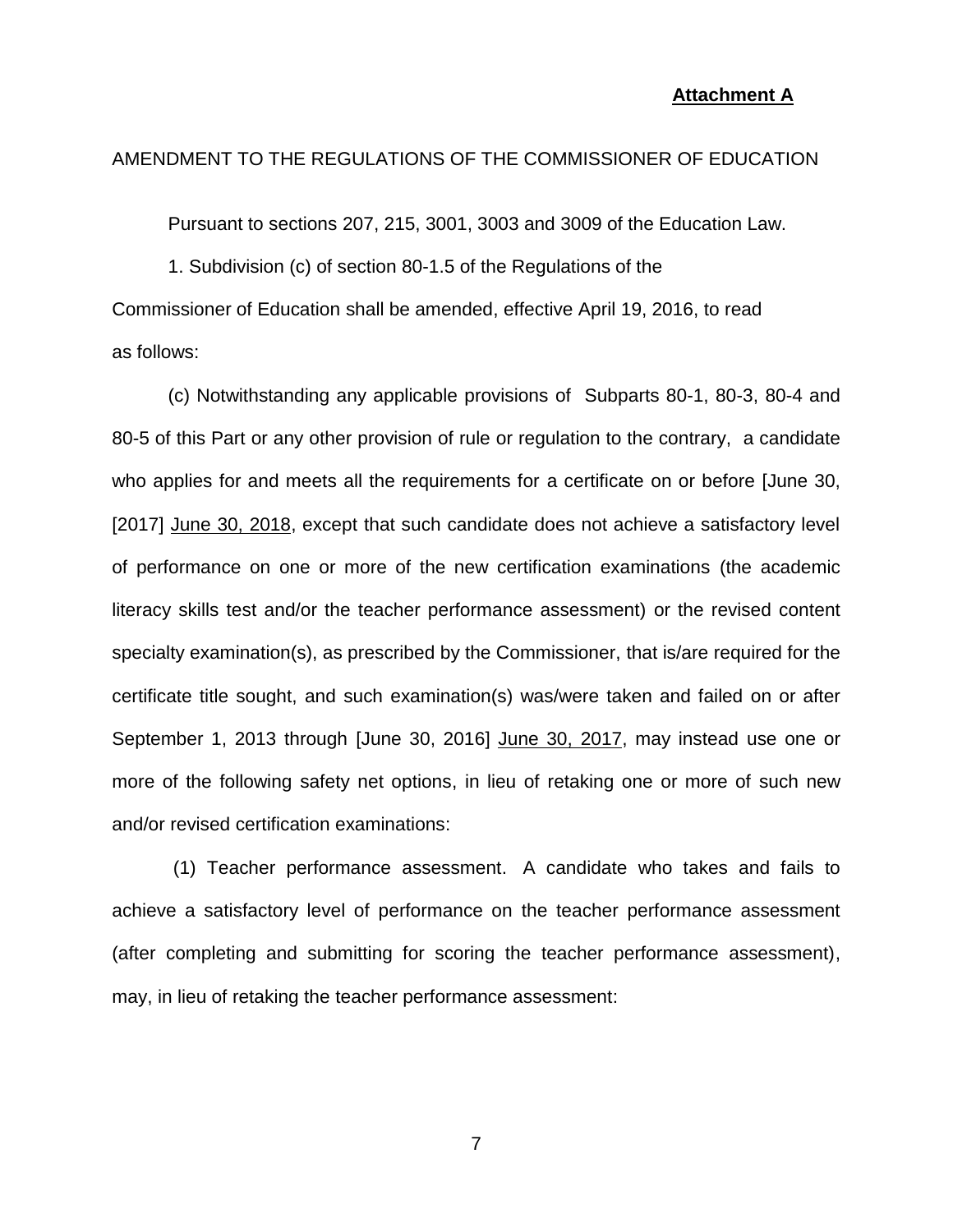(i) receive a satisfactory score on the written assessment of teaching skills after receipt of his/her score on the teacher performance assessment and prior to [June 30, 2016] June 30, 2017; or

(ii) pass the written assessment of teaching skills on or before April 30, 2014 (before the new certification examination requirements became effective), provided the candidate has taken and failed the teacher performance assessment prior to [June 30, 2016] June 30, 2017.

(2) Academic Literacy Skills Test. A candidate who takes and fails to achieve a satisfactory level of performance on the academic literacy skills test may, in lieu of retaking the academic literacy skills test, submit an attestation on or before [June 30, 2016] June 30, 2017, on a form prescribed by the commissioner, and signed by a dean or chief academic officer of a higher education institution or the substantial equivalent, attesting that the candidate has:

(i) demonstrated comparable skills to what is required by the academic literacy skills test through course completion by completing a minimum of three semester hours in coursework satisfactory to the commissioner; and

(ii) received a cumulative grade of a 3.0 or higher, or the substantial equivalent, in such coursework.

(3) Content Specialty Examination. A candidate who takes and fails to achieve a satisfactory level of performance on any required revised content specialty examination in the candidate's certification area, may, in lieu of retaking such revised content specialty test: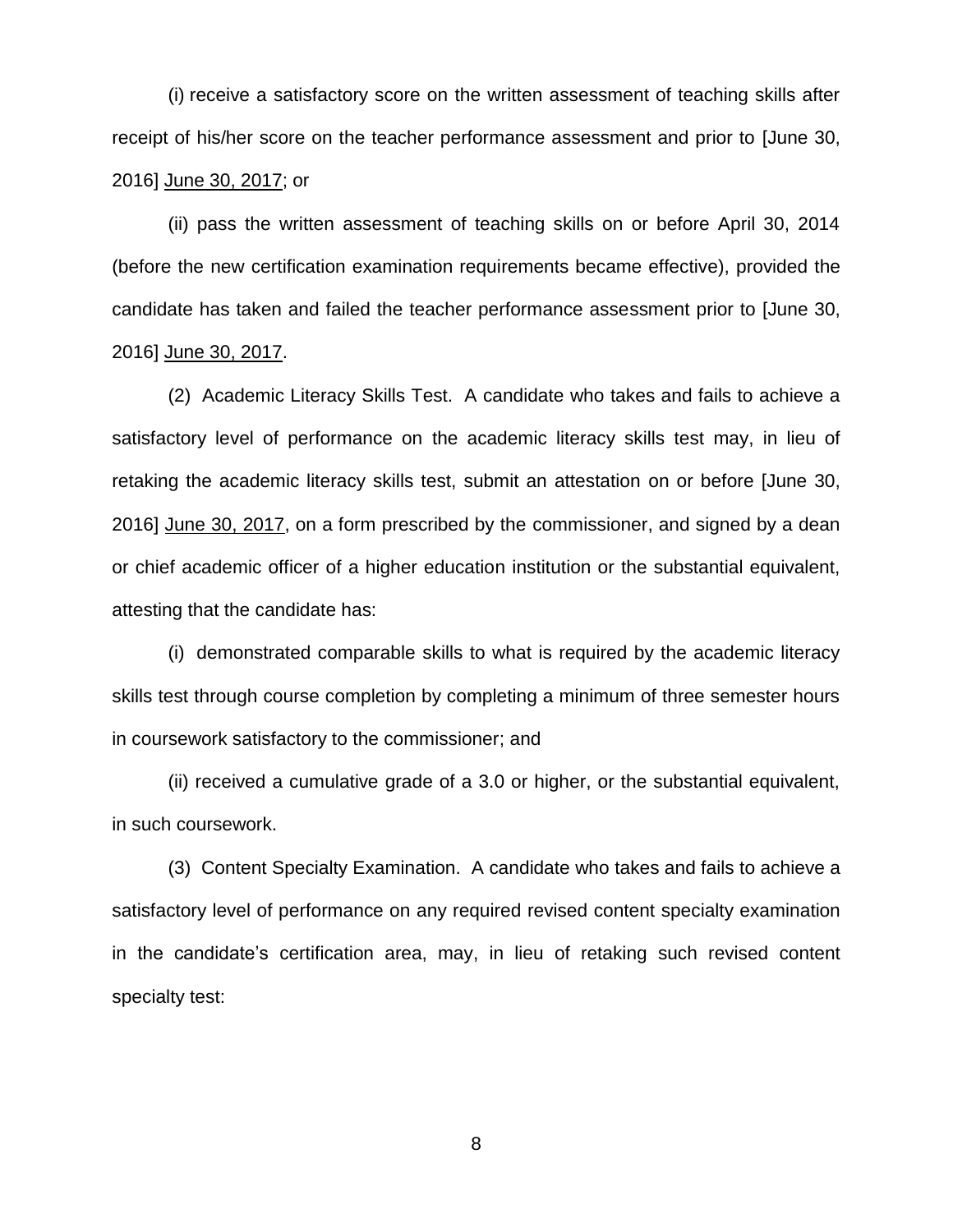(i) receive a satisfactory score on the predecessor content specialty examination after receipt of his/her failing score on the revised content specialty tests and prior to [June 30, 2016] June 30, 2017; or

(ii) pass the predecessor content specialty examination on or before the new certification examination requirements became operational, provided the candidate has taken and failed the revised content specialty test prior to [June 30, 2016] June 30, 2017.

2. Subclause (1) of clause (b) of subparagraph (iv) of paragraph (2) of subdivision (b) of section 52.21 of the Regulations of the Commissioner of Education, shall be amended, to read as follows:

(1) For the [2015-2016] 2016-2017 academic year, in the event that fewer than 80 percent of students, who have satisfactorily completed an institution's program during a given academic year and have also completed one or more of the examinations required for a teaching certificate, pass each such examination they have completed, such program shall submit to the department a professional development plan that describes how the program plans to improve the readiness of faculty and the pass rate for candidates on the examinations required for a teaching certificate. Further, for the 2015-2016 academic year, the department shall conduct a registration review in the event that fewer than 70 percent of students, who have satisfactorily completed the institution's program during a given academic year and have also completed one or more of the examinations required for a teaching certificate, pass each such examination that they have completed. For the [2016-2017] 2017-2018 academic year and thereafter, the department shall conduct a registration review in the event that fewer than 80 percent of students, who have satisfactorily completed the institution's program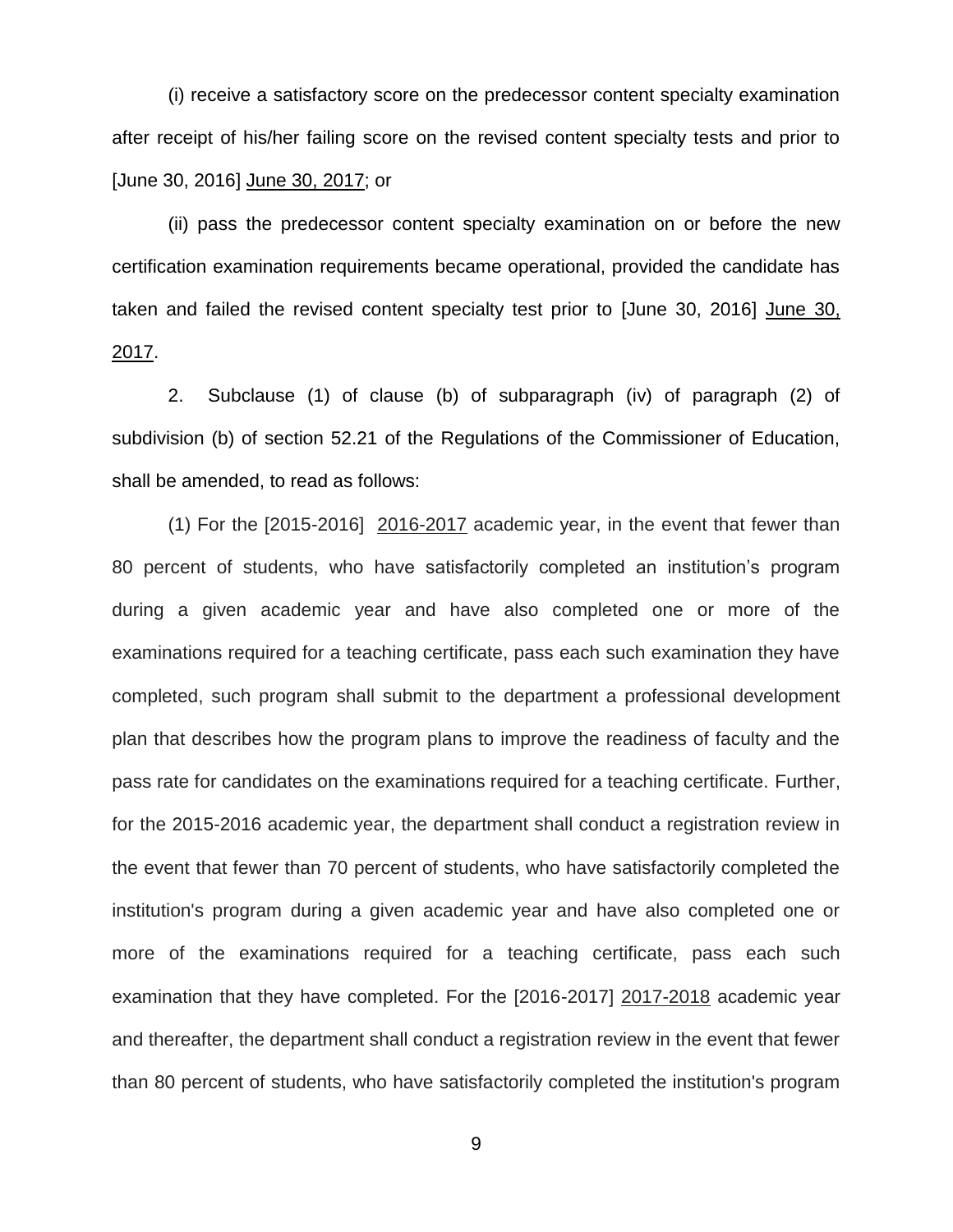during a given academic year and have also completed one or more of the examinations required for a teaching certificate, pass each such examination that they have completed. For purposes of this clause, students who have satisfactorily completed the institution's program shall mean students who have met each educational requirement of the program, excluding any institutional requirement that the student pass each required examination of the New York State teacher certification examinations for a teaching certificate in order to complete the program. Students satisfactorily meeting each educational requirement may include students who earn a degree or students who complete each educational requirement without earning a degree. For determining this percentage, the department shall consider the performance on each certification examination of those students completing an examination not more than five years before the end of the academic year in which the program is completed or not later than the September 30th following the end of such academic year, academic year defined as July 1st through June 30th, and shall consider only the highest score of individuals taking a test more than once.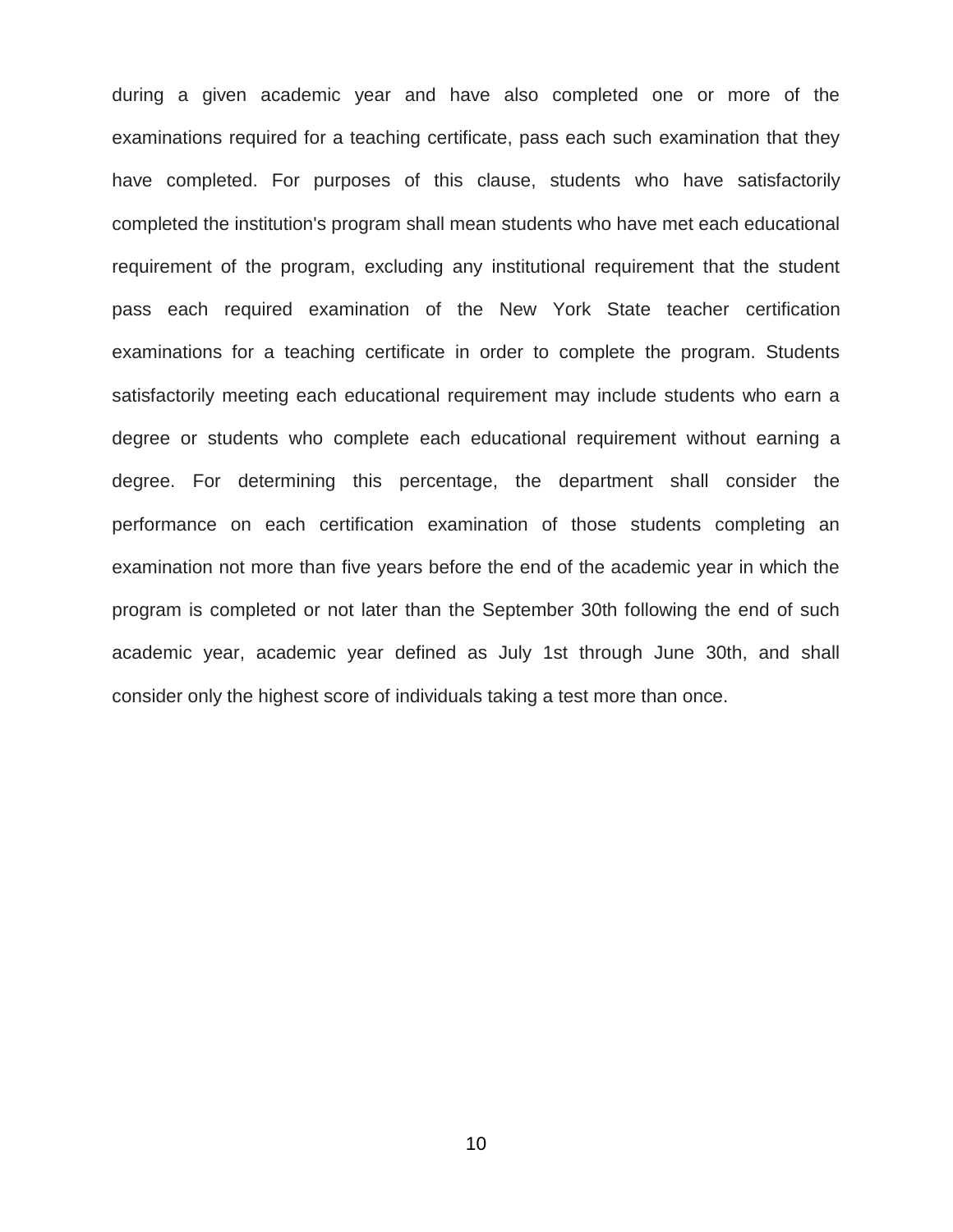# **STATEMENT OF FACTS AND CIRCUMSTANCES JUSTIFYING THE EMERGENCY ACTION**

Despite the high pass rates on the new and redeveloped certification examinations by candidates who have completed preparation programs and have been recommended for certification, the field has expressed concern about the pass rates for candidates who have not completed a preparation program and have not yet been recommended for certification. In response to concerns from the field regarding the expiration of the current safety nets on June 30,2016, the Department has presented emergency regulations to extend the existing safety nets for an additional year to ensure that candidates have notice of the safety net options for these exams while the Department reexamines the current certification examinations.

Because the Board of Regents meets at scheduled intervals, the earliest the proposed amendment could be presented for regular (non-emergency) adoption, after publication in the State Register and expiration of the 45-day public comment period provided for in the State Administrative Procedure Act (SAPA) sections 202(1) and (5), is the July 2016 Regents meeting. Furthermore, pursuant to SAPA section 203(1), the earliest effective date of the proposed amendment, if adopted at the July Regents meeting is July 27, 2016, the date a Notice of Adoption would be published in the State Register. However, emergency action to adopt the proposed rule is necessary now for the preservation of the general welfare in order to ensure that teacher candidates who will be applying for certification from now until June 30, 2017, have timely and sufficient notice that, if they fail one or more of the following new and redeveloped certification examinations (the ALST, the EAS, the edTPA and/or the required CST, if they meet one